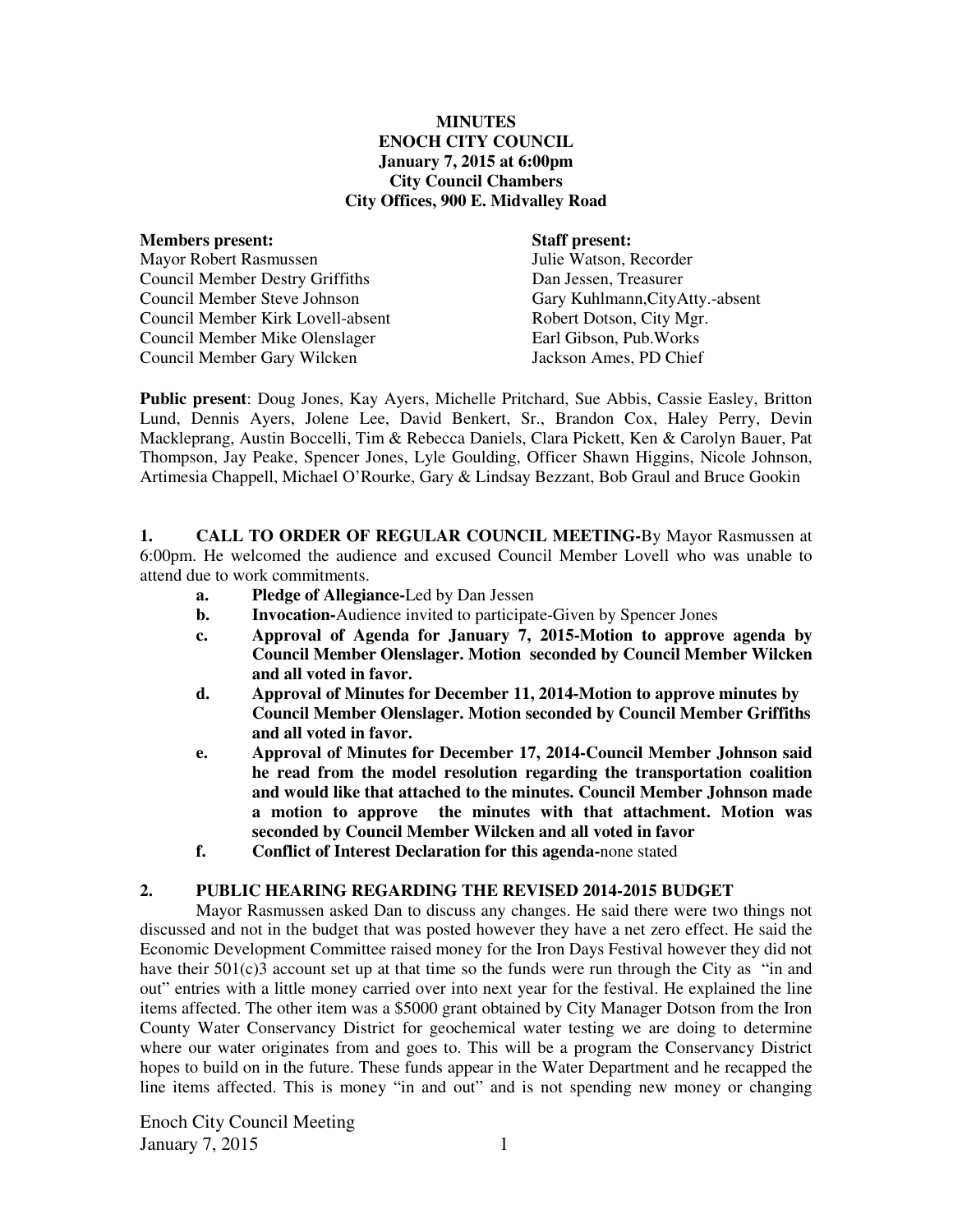policies. Mayor Rasmussen added we opened the budget in December and tonight we will hold the public hearing which was noticed per State law. He asked for a motion to enter the public hearing. **Council Member Johnson so moved. Motion was seconded by Council Member Wilcken and all voted in favor.** 

Mayor Rasmussen instructed the residents wishing to comment to state their name for the record and comment only on the budget taking 2-3 minutes each.

Dennis Ayers asked for an explanation regarding what would happen so it is clear to the public on the Council's intentions if this budget is passed. *Council Member Griffiths said basically the library will be cut. We will try to get volunteers to run it. Mayor Rasmussen said the City Council proposed that \$41,200 in fees to fund the library be cut in order to balance the budget.*  Dennis said he heard the City Council say this is not the appropriate function of government. *City Manager Dotson said this public hearing is not meant to be a question and answer session but is for residents to state their comments on the budget. This is not a public debate but a time to make statements to the City Council.* Dennis said the Council should do anything they can to preserve the library because it downgrades the community to lose it.

Britton Lund with the Utah State Library said their contract is with Iron County. If funding is cut the library building will exist but all of the contents are owned by the State and every shelf, table, computer and book belongs to the State and will go away.

Ken Bauer said he has been to library and all he noticed is the Enoch babysitting service. All books can be downloaded off the internet now and he does not think we need to spend money there. If this is a county thing, they should pay for it.

Jeannette Putnam said it will cost more in long run to replace all of the contents if we want to maintain the library. She is a school teacher and likes to have a regular book in her hands to read. Children need a place to go to check out real books.

Carolyn Olenslager said she is also a school teacher and if kids will go somewhere to get books to read that is better than being on the streets getting in trouble.

Brittany Jensen said she a mom and not political. However for children and young moms it makes a huge difference in the lives of children to have a safe place to learn. Our kids walk and ride bikes to the library to grow and learn and it is important to keep that. If you think there is not a need that is sad for our community. She suggested finding other places to cut like the PD budget to keep the library.

Brandon Cox said he grew up in Salt Lake City and moved to a small community to raise his kids so they can go everywhere with no fears. We want them to learn how to read books and not just download books. We don't want to take them into Cedar City for that. We should keep our community small and tight and keep these things for residents.

Kay Ayers said she has been here 15 years and in the beginning when the PD was put in it was a sore subject with many. There was no need for it and now all of a sudden we have a bunch of officers and she does not see much crime. She cited the example of Brianhead with thousands of people in and out of there and a town marshal who does it with two deputies. The PD is the biggest budget item and cuts should come from there. Don't cut animal control as that is more necessary than officers up on the freeway. She said her sister walked to the library many times and came home in tears because they were closed all the time. The hours were not stable and that put a damper on the use of it although many need to use the computers because they do not have them at home. Everybody started punishing us saying there will be no fireworks and hot dogs and cutting all the minor things. She added she is discouraged with the way Enoch is being run.

Bob Graul thanked the City Council for the work they have done to bring the budget into line with what voters asked for. He thanked Dan for saving money and not spending it. He appreciates the work done and understands the emotion surrounding the library. We have to come together as a community.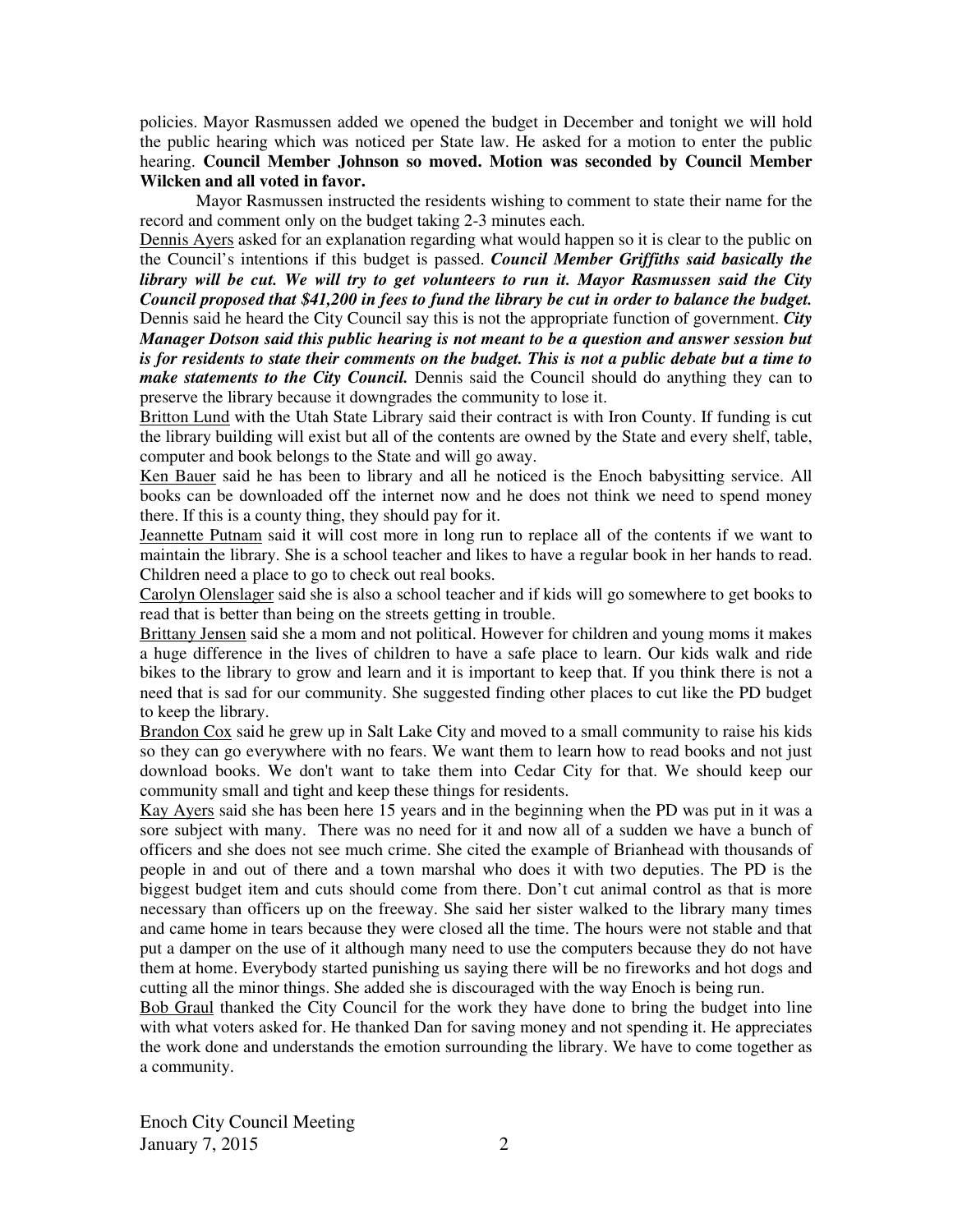Artemisia Chappell said she is a mom with small children and does not come to meetings adding she saw only one newspaper ad for the public hearing. She asked if the City Council is looking at all options to cut. Having no fireworks was fine and did not hurt. She said look at the departments to be sure they are run most efficiently.

Rebecca Daniels agreed with her adding she has been the beneficiary of the services of the PD and is grateful we have one although we may not need that many officers. Is it as efficient as it can be? She has no emotional ties to fireworks but appreciates the library.

Brittany Jensen said she voted against the tax increase but asked if it should be all or nothing. She said when looking through the budget shortfalls that there has got to be some middle ground without cutting the library.

David Benkert proposed a 3% to 6% tax increase if they really need the money.

*Mayor Rasmussen said that does not help this fiscal year's budget and he explained the fiscal year budgeting process. We have to operate on a balanced budget by law. Dan clarified this budget was planned to run a deficit because the vote was coming however we can't run a deficit by law so the budget was opened to make cuts in order to balance.* 

There were no other comments.

Mayor Rasmussen asked for a motion to end the public hearing. **Council Member Olenslager so moved. Motion was seconded by Council Member Johnson and all voted in favor.** 

#### **3. DISCUSS REVISED 2014-2015 BUDGET**

Mayor Rasmussen said now is the time for the City Council discussion on the revised budget and if ready we will vote tonight.

Council Member Johnson thanked Dennis for getting to the meat of things with his comments adding the proper role of government is what this is about to him. Almost all comments said that libraries are a good thing and he used those things as a kid, but he still does not believe it is the role of government to provide entertainment to people in any form. If people want a library we can have it but it should be paid for by those who use it. If every card holder donated a few books we would have more than current items available. The people can provide their own if they want it and those who want it are paying for it. Those who have no use for it keep their own money. That is what freedom is about and that is why it is appropriate to let it go and let the people who want it figure out how to have a library.

Council Member Griffiths said even though some of us will vote for this budget which cuts the library funding it does not mean we are anti-library or against learning. It is economics and we are not punishing anyone. Education is the key for kids and we are fortunate to have the Cedar City library so close because we all go to town for other things. He expressed appreciation for the great sentiment from the public however the budget dynamics we are under have created the problem. We all have to cut our own budgets. The PD budget has been hashed out and cut where possible and that will be done again in the next budget process**.** 

Council Member Olenslager said he will vote for keeping library funding but there is just no money. We have been cutting for five years and there is nowhere to cut anymore. That is why the tax increase looked large but was not. It is a constant part of the process to evaluate department budgets and cut wherever possible. Things predicted to be cut have not happened yet but they may still take place with no new revenue coming into the general fund. This budget affects our future going forward and we will see some of those cuts happen adding it probably would be appropriate to go through another "Truth in Taxation" process for a modest increase however he does not see that happening with this Council. Council Member Wilcken said we have discussed this for months and months. The bookmobile was critical to him when he was a kid but times have changed. It looks like we are just cutting the library but we have also cut flood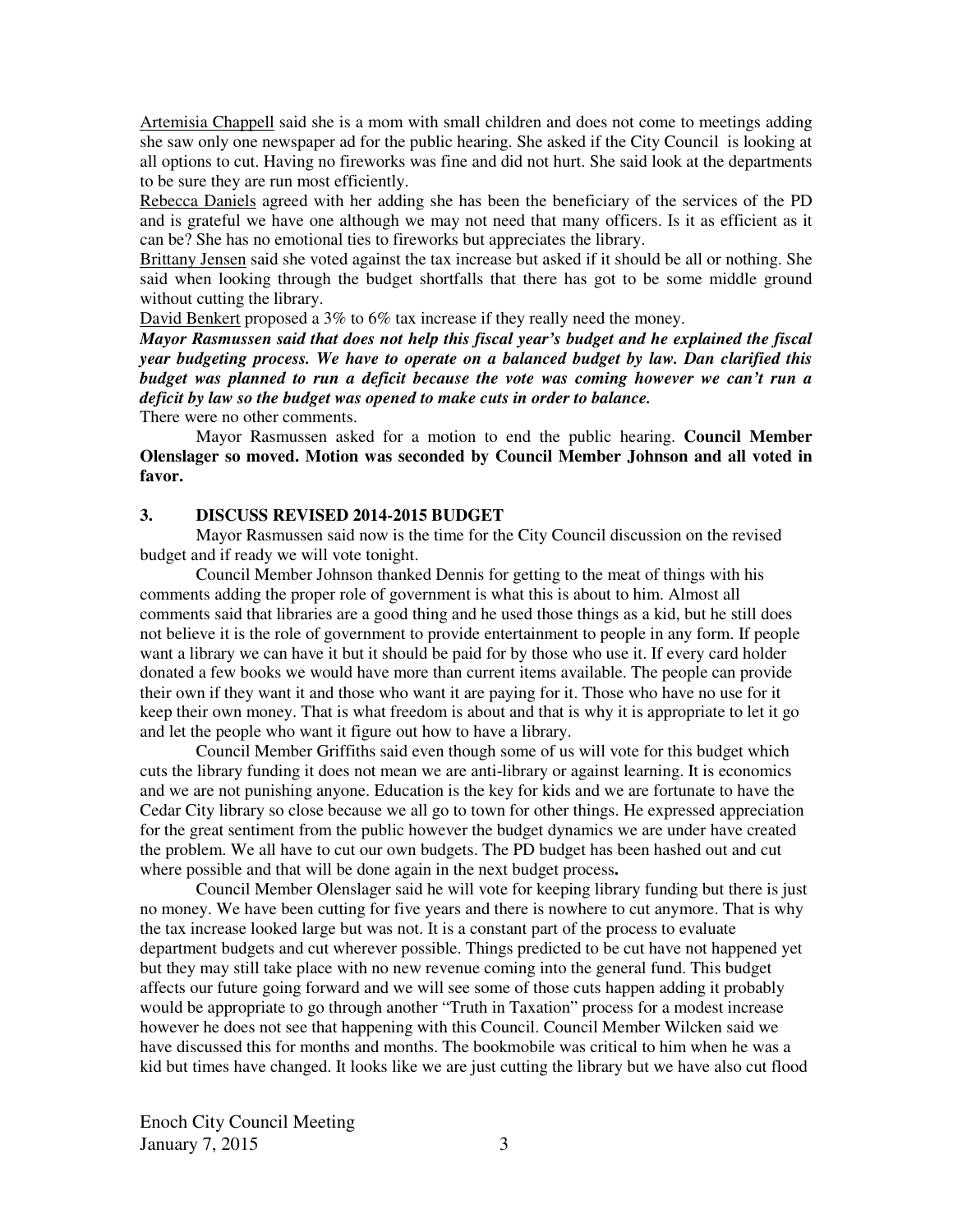control and will have to cut more things. Fuel prices going down is a good thing but who knows if that is lasting. We are in a hard spot and we have to do this.

# **4. RESOLUTION NO. 2015-01-07 A RESOLUTION APPROVING THE REVISED 2014-2015 BUDGET**

Mayor Rasmussen asked for a motion. **Council Member Wilcken made a motion to approve Resolution No. 2015-01-07, a resolution approving the revised 2014-2015 budget. The motion was seconded by Council Member Johnson and a roll call vote was held as follows:** 

| <b>Council Member Griffiths-yes</b> | <b>Council Member Olenslager-no</b> |
|-------------------------------------|-------------------------------------|
| <b>Council Member Johnson-yes</b>   | <b>Council Member Wilcken-yes</b>   |
| <b>Council Member Lovell-absent</b> | Motion passed 3 to 1                |

Mayor Rasmussen thanked all who worked hard on the budget.

# **5. CLOSE THE REVISED 2014-2015 BUDGET BY MOTION**

Mayor Rasmussen asked for a motion to close the budget. **Motion to close the 2014- 2015 budget by Council Member Johnson. Motion was seconded by Council Member Wilcken and all voted in favor.** 

**6. PUBLIC COMMENTS-**Mayor Rasmussen said this comment period is for things other than the budget.

David Benkert asked about the status of the well drilling that was to be done by the end of December. Was it finished and was that project bid out?*Mayor Rasmussen said we are test pumping right now and yes it was bid out.* He asked about "paid volunteers". *City Manager Dotson said we only have part time employees.*

Bob Graul said he wanted to take a minute to look back on where we came from and the vote that caused division in our community. During that whole campaign there was a lot of fear going around. Loss of security, safety, flood control and bad things were predicted to happen. There have been lots of cuts in all areas. When people pay attention they hear about it. Things are on the website and in the newsletter. He added this is a thankless job to do what they do and he appreciated that. The debate came down to the library and there is questionable value there. Is that a service government should pay for? We will still have a safe community with a viable PD and animal control. The whole point is because of Dan and City Manager Dotson in this effort we will come out fine and we will be stronger.

Rebecca Daniels asked, for those who think library is important, could people come up with \$40,000 and keep the library doors open. *Council Member Griffiths said this is not a one-time deal. The funding is due every year.* She mentioned she was opposed to the tax increase until she realized the 113% increase was only for the Enoch line and was a smaller increase than she first thought. The City should have made that more clear.

Ken Bauer said there was so much controversy and the  $113\%$  increase would have given much more than was actually needed. He cited the fear-mongering. He said he saw a video and inquired about the PD giving money away saying it looked like they were rewarding law breakers. *He was*  told that was from donations for Christmas. He said he thought it was a tacky video to prop up the PD.

Brandon Cox said from what he hears everyone wants to cut and cut. In order to make more money you have to work more. We want to make Enoch grow and he wants the library. People will sell and move out of Enoch and home values will go down when amenities are cut. To get more money we need to bring in business but we don't want big business out here. People need to look at what we can do to build the city up. Look at the orchard and running that with volunteers.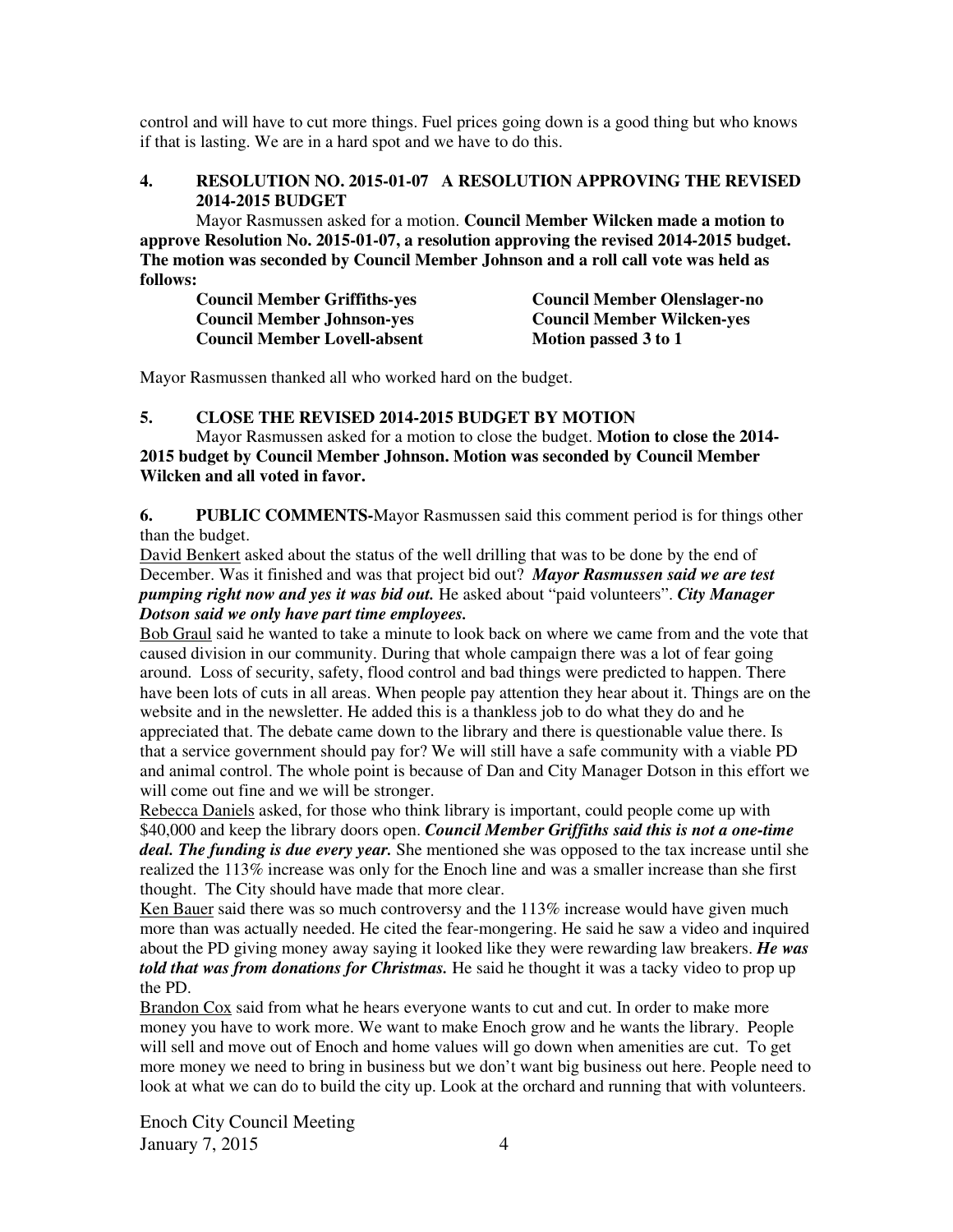It did not work. It costs money to build a town up and the tax increase is needed and warranted. People need to quit thinking our City is big government because it is not.

Lindsay Bezzant wanted to let the Council know they care about the library and will be sad to see it go because they use it a lot. It feels like we don't care about improving.

Kay Ayers said when they came here to buy they spent a week looking they wanted a city that offered protection and had codes and ordinances to keep junk cars out. She suggested we should impose fines for weed abatement and give tickets for junk cars to raise funds. If we have a PD they need to enforce codes. The City needs to protect property values because a home is the biggest investment anyone ever makes.

Britton Lund of the State library said now they will go to the County Commission to see what they can do. She suggested that we have all kinds of options for the future if the County Commission can pick up the funding for this year. The library does not have to go away and she said she will do her best to keep it.

Gary Bezzant said he has talked to people and many would be happy to have a tax increase for a smaller amount. The base is there to support that. It should be stated what would be funded with the increase.

Rebecca Daniels said we had extra money in the past and we need to build that back up again and she asked how that is done. *Mayor Rasmussen said we have to bring in more than we spend.* 

# **7. CORRESPONDENCE-**none

### **8. COUNCIL/STAFF REPORTS**

Council Member Olenslager reported in defense of the PD, people were targeted for donations at Christmas time. The folks selected were in need and the PD looked for them to give out the donated funds. He also reported the PD got a JAG grant for portable breathalyzers. The lower gas prices will help but does not solve funding problems. Our PD took 1000 reports last year and that is a high. Also when our officers are seen up on the freeway they are not using Enoch money to do that. They individually contract with the Highway Patrol to work extra shifts to earn extra pay over and above their Enoch City shifts. At times they may also be called to provide back-up on the freeway.

Chief Ames said the folks who donated funds at Christmas wanted to remain anonymous and it was not to reward law breakers. We wanted to do good during the Christmas season. The PD holds lawbreakers accountable. This was an attempt to say we are human and approachable and that was the idea. It was successful and was a rewarding day for the officers participating. He added two officers went to New York City to attend the funeral of one of the recently slain officers. The airfare was donated by JetBlue. They went with two Cedar officers and it was a good bonding and networking experience for them and made them grateful to live in Enoch. Mayor Rasmussen mentioned it is National Law Enforcement Week and he is grateful for the work of the PD and for keeping the community safe. A lot of negative things have been happening nationally and we hope it will not come here. There was audience applause. Council Member Wilcken said the Tree Committee meets tomorrow and he invited residents to come and be a part of that.

Council Member Griffiths thanked people for coming to meetings and said we do listen and may vote against what is said but tolerance is being able to disagree and still be friends. We still value the opinions of the public.

Council Member Johnson said if anyone here would like to understand his decisions he has a seven page document that explains the proper role of government. He invites residents to get with him to talk about it. He gave more details of the origin of the document he referred to. Earl Gibson reported the well is drilled and they are test pumping with good results so far. The NRCS project is up to Wagon Wheel Drive where they will have to go under existing utilities.